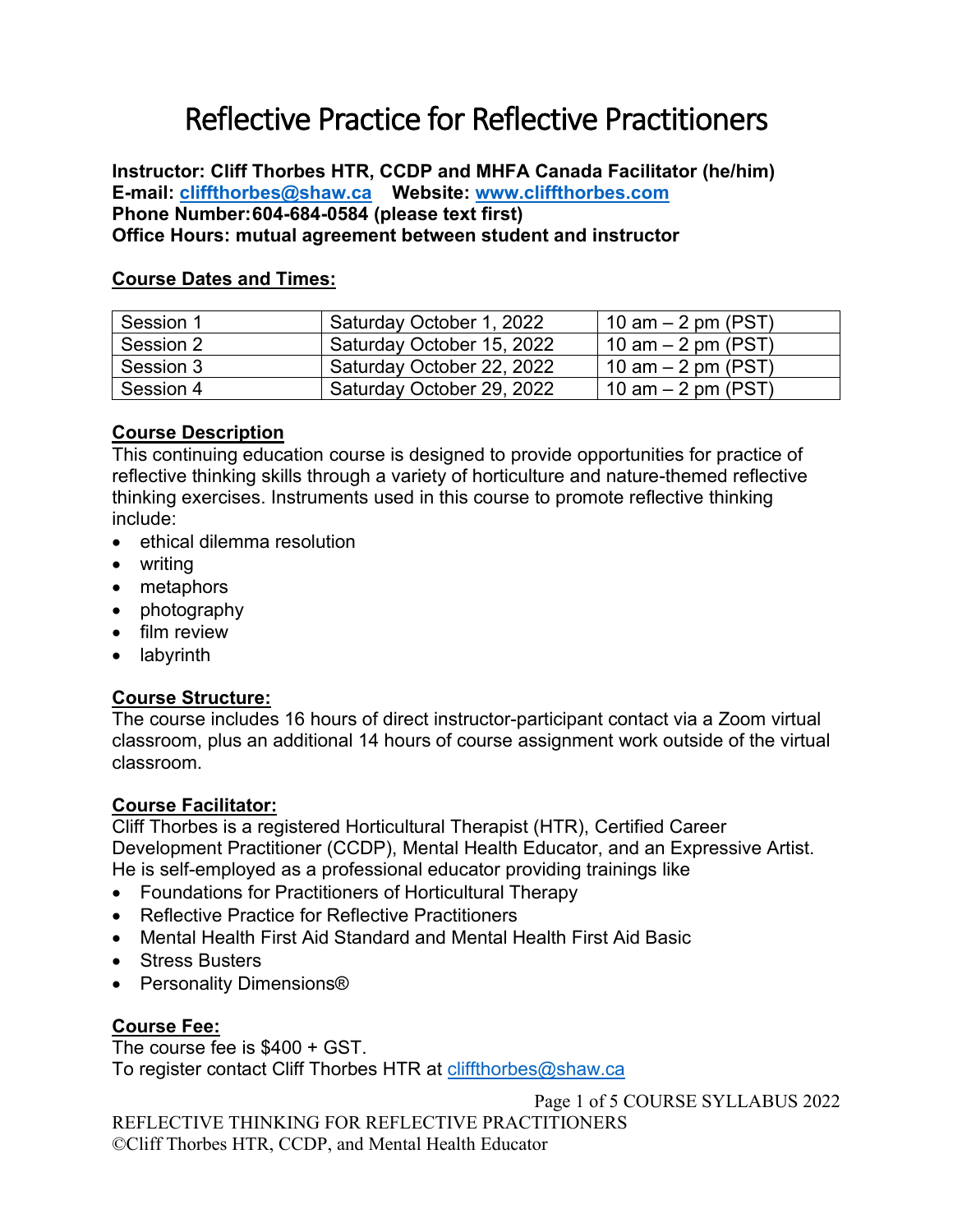# **Course requirements to qualify for a Certificate of Completion:**

- Attend all classes
- Participate in group discussions
- Complete Assignment #1 **SHORT REFLECTIVE ESSAY**
- Complete Assignment #2 **VIRTUAL SHOW & TELL**
- Complete Assignment #3 **PHOTO FOR REFLECTION**
- Complete Assignment #4 **SIT SPOT REFLECTION**
- Complete Assignment #5 **PARTICIPANT PRESENTATION**

# **Assignments**

Practice is an important part of the participant's training. In this course participants will complete the following assignments:

# **Assignment #1: SHORT REFLECTIVE ESSAY (pre-course assignment)**

The purpose of this pre-course assignment is to provide participants with an opportunity to introduce themselves to other participants through a reflective practice writing exercise. Participants are asked to write a 500-word, single spaced essay about what reflective thinking means to them, how they practice it in their personal and/or professional life, and to describe the changes it has produced for them.

# **Assignment #2 – SHOW & TELL (student presentation during the first session)**

The purpose of this assignment is to provide an opportunity for participants to introduce themselves to each other in a creative way, combined with demonstration of reflective thinking, presentation and communication skills. Instructions will be provided to participants prior to the first virtual classroom session.

# **Assignment #3 – PHOTO FOR REFLECTION (student presentation during the second session)**

The purpose of this assignment is to use photography as motivation to pause, and notice the nature around us. Then to think about the image photographed on a deeper level, including the teachings it offers. Instructions will be provided to participants during the first virtual classroom session.

## **Assignment #4 – SIT SPOT REFLECTION (student presentation during the third session)**

The purpose of this assignment is to identify a place (outdoors or indoors) that can become a favorite place to visit on a regular basis, connect with nature, and that can serve as a place to practice reflective thinking. Instructions will be provided to participants during the third session.

# **Assignment #5 – PARTICIPANT PRESENTATION (student presentation during the fourth session)**

The purpose of this assignment is to gain practice facilitating an exercise that promotes reflective thinking in others. Each participant will facilitate an exercise to the rest of the

Page 2 of 5 COURSE SYLLABUS 2022

REFLECTIVE PRACTICE FOR REFLECTIVE PRACTITIONERS ©Cliff Thorbes HTR, CCDP and Mental Health Educator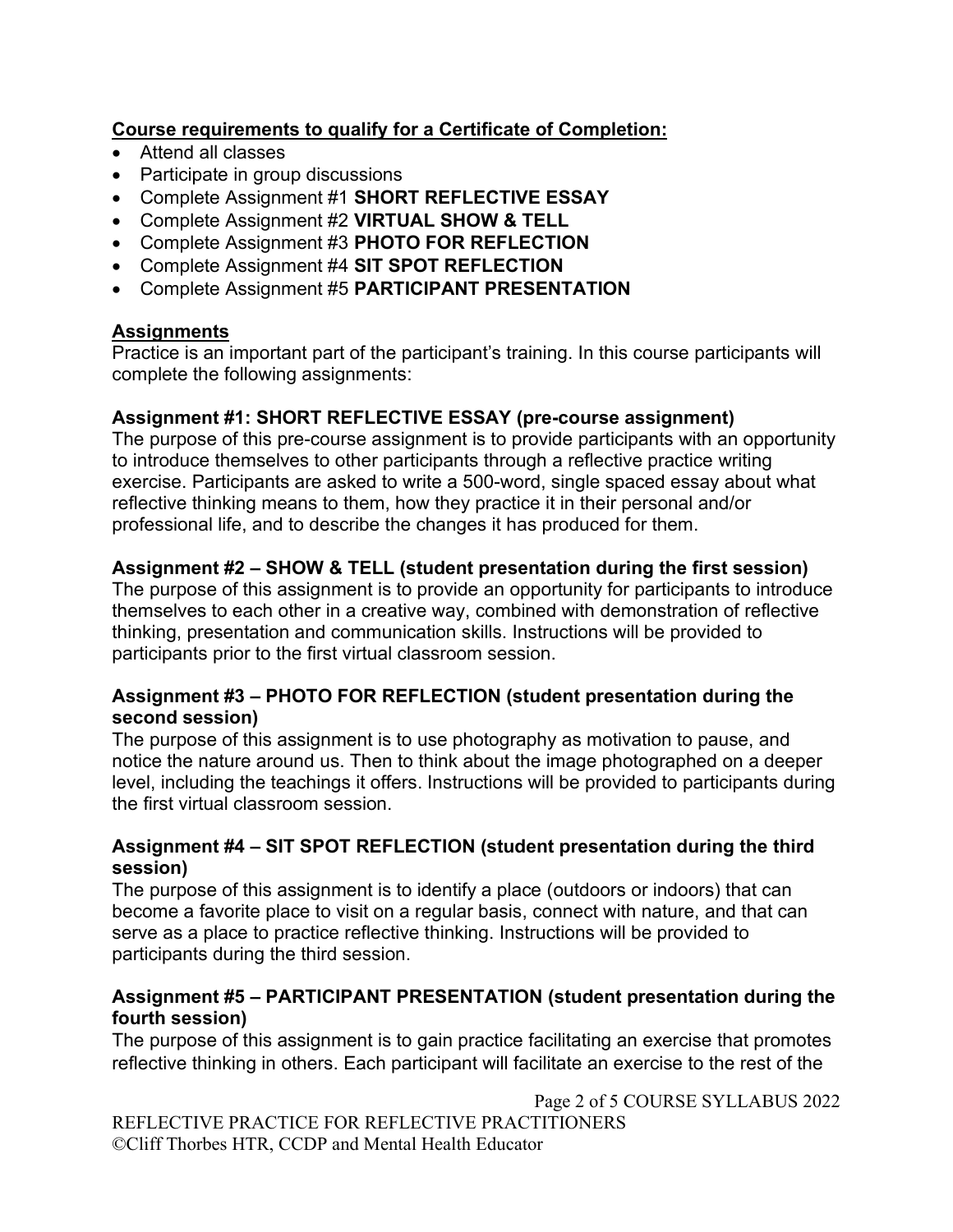group and submit a Reflective Thinking Exercise Plan after their presentation to the course facilitator for feedback. Instructions will be provided to participants during the first session.

# **Journal Requirements:**

Participants are strongly encouraged to maintain a journal for recording responses to questions assigned for further reflective thinking throughout the course.

# **Breakdown for course hours**

| Facilitator-directed virtual classroom sessions                                                                                                                                                                                  | 16 hours                                                                         |
|----------------------------------------------------------------------------------------------------------------------------------------------------------------------------------------------------------------------------------|----------------------------------------------------------------------------------|
| Self-directed course work includes:<br>Assignment #1<br>$\bullet$<br>Assignment #2<br>$\bullet$<br>Assignment #3<br>$\bullet$<br>Assignment #4<br>$\bullet$<br>Assignment #5<br>$\bullet$<br><b>Journal Writing</b><br>$\bullet$ | 14 hours*<br>*represents estimated time to<br>complete self-directed course work |
| Total                                                                                                                                                                                                                            | 30 hours                                                                         |

# **Regarding Attendance and Participation:**

Attendance at all virtual classroom sessions is **mandatory**. Please note that any absence will disqualify you from receiving a Certificate of Completion at the scheduled end of the training.

Overall, participants are expected to:

- be interactive participants in class discussions, instructor-led activities, and studentled presentations
- and to complete and submit assignments on time

In general, the model of contribution will be that which is required in a professional environment and includes:

- making an effort to participate/be fully present
- avoiding interrupting others or dominating the discussion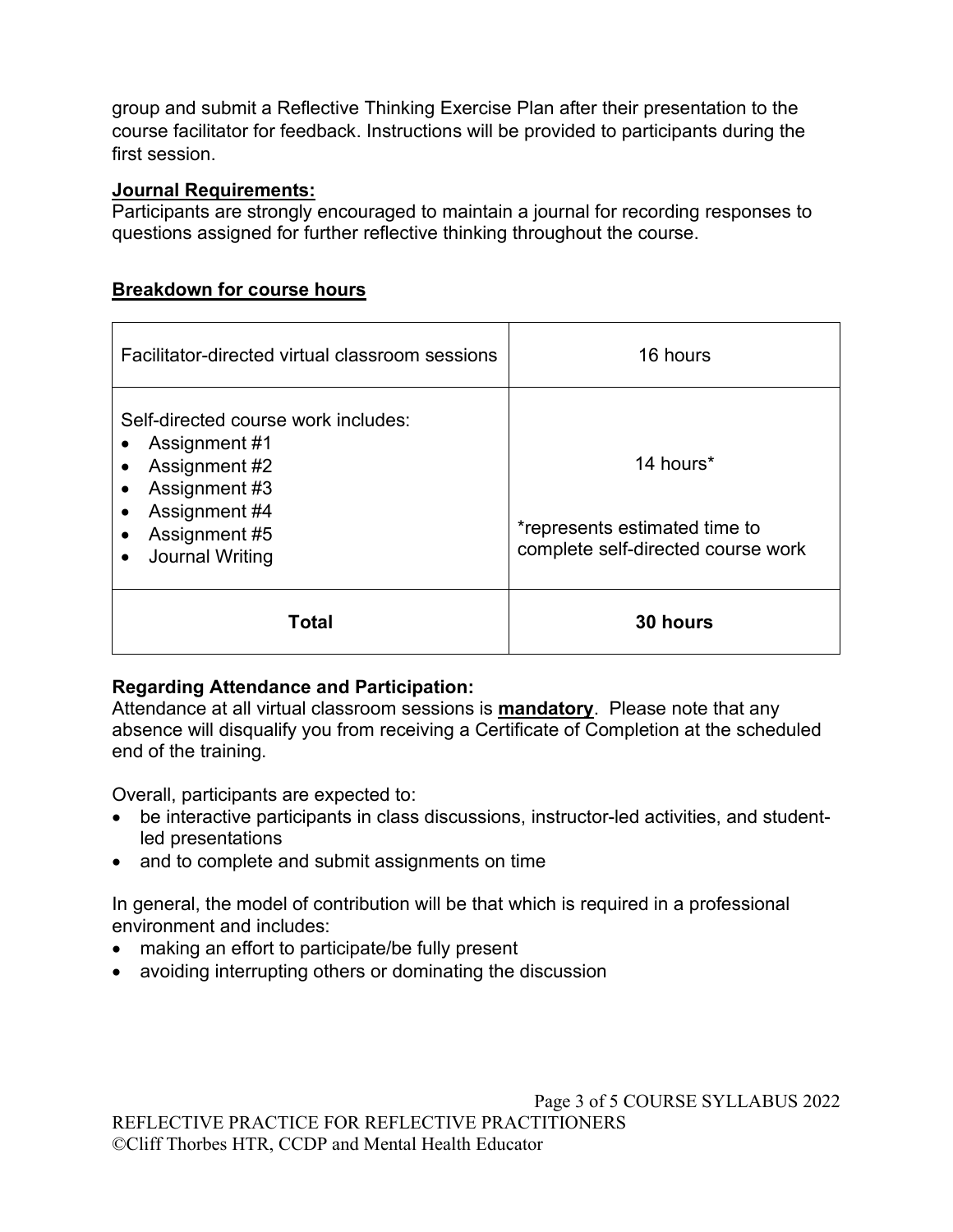**Texts:** Though the texts below are not required to participate in this course, they have inspired the creating of it.

# **Recommended text specific to the practice of Horticultural Therapy:**

*The Profession and Practice of Horticultural Therapy* Rebecca L. Haller, Karen L. Kennedy and Christine L. Capra

#### **Supplementary texts:**

*Reflective Practice – Writing and Professional Development (Fifth Edition)*  Gillie Bolton with Russell Delderfield

**Course Schedule and Course Content:** (subject to change)

| <b>Session</b> | <b>Date</b>           | <b>Course Content</b>                                                                                                                                                                        |
|----------------|-----------------------|----------------------------------------------------------------------------------------------------------------------------------------------------------------------------------------------|
| #1             | Oct. 1/22<br>4 hours  | <b>Campfire Visualization</b><br><b>Group Norms</b><br>Show & Tell<br>Breathing with a Plant<br>Write, Pair & Share                                                                          |
| #2             | Oct. 15/22<br>4 hours | <b>Photo for Reflection</b><br>$\bullet$<br>Gardening as a Mirror<br>$\bullet$<br>Guest Speaker Carla Atherton – Using the Labyrinth for<br><b>Reflective Practice</b><br>ABC's of Gardening |
| #3             | Oct. 22/22<br>4 hours | <b>Sit Spot Reflection</b><br>$\bullet$<br><b>Film Debrief</b><br>$\bullet$<br><b>Ethical Dilemma Resolution</b><br><b>Just Like a River</b>                                                 |
| #4             | Oct. 29/22<br>4 hours | Think, Feel, Share<br>$\bullet$<br><b>Participant Presentations</b>                                                                                                                          |

The guest speaker for this course is Carla Atherton, a Certified Advanced Labyrinth Facilitator and Horticultural Therapy Practitioner. She lives in Smithers, B.C. [www.carlaatherton.ca](http://www.carlaatherton.ca/) / [unfoldyourownstory@gmail.com](mailto:unfoldyourownstory@gmail.com)